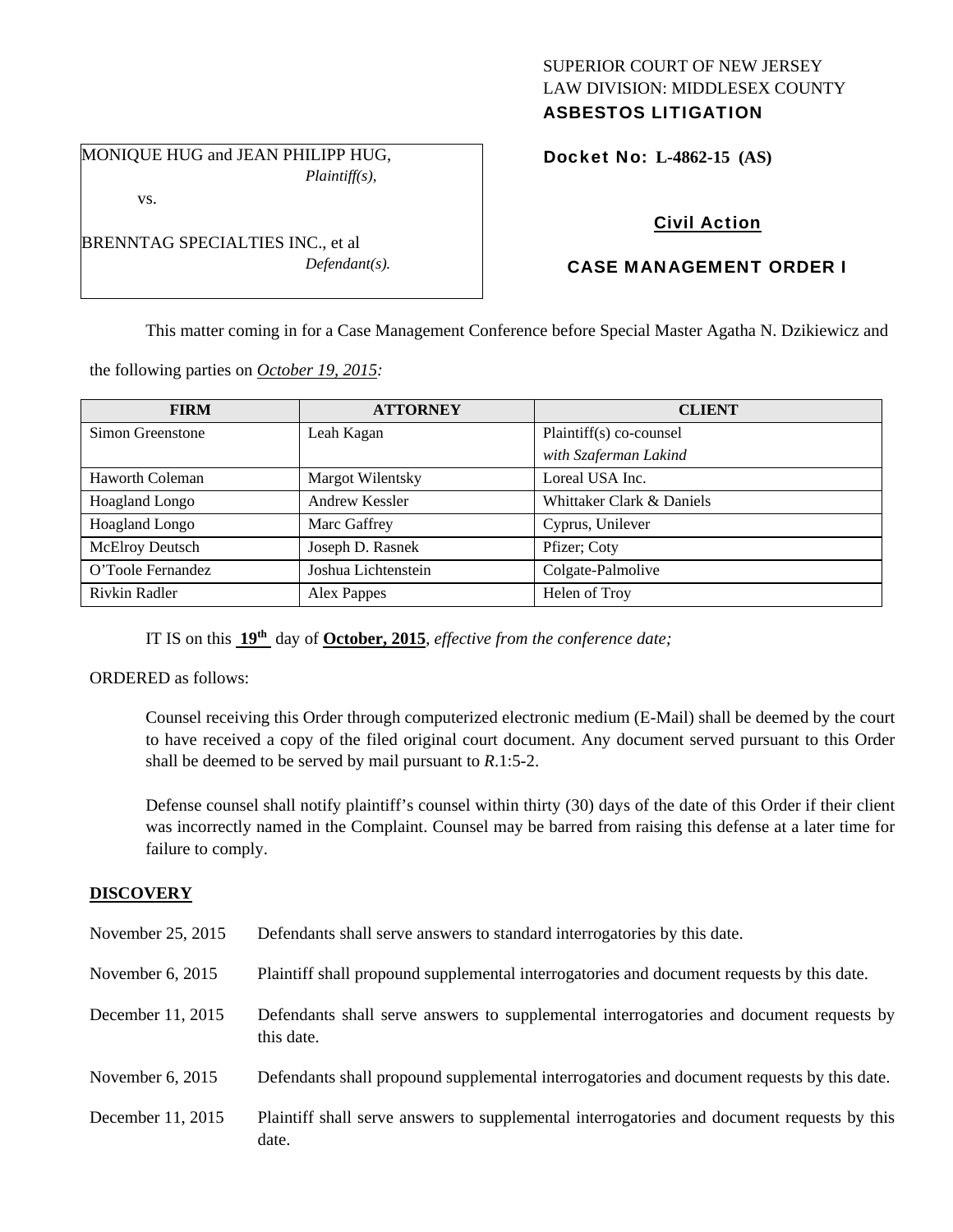- January 29, 2016 Fact discovery, including depositions, shall be completed by this date. Plaintiff's counsel shall contact the Special Master within one week of this deadline if all fact discovery is not completed.
- January 29, 2016 Depositions of corporate representatives shall be completed by this date.

### **EARLY SETTLEMENT**

February 5, 2016 Settlement demands shall be served on all counsel and the Special Master by this date.

#### **SUMMARY JUDGMENT MOTION PRACTICE**

- February 5, 2016 Plaintiff's counsel shall advise, in writing, of intent not to oppose motions by this date.
- February 19, 2016 Summary judgment motions shall be filed no later than this date.
- March 18, 2016 Last return date for summary judgment motions.

#### **MEDICAL DEFENSE**

- February 15, 2016 Plaintiff shall serve medical expert reports by this date.
- February 15, 2016 **Upon request by defense counsel**, plaintiff is to arrange for the transfer of pathology specimens and x-rays, if any, by this date.
- April 15, 2016 Defendants shall identify its medical experts and serve medical reports, if any, by this date. **In addition, defendants shall notify plaintiff's counsel (as well as all counsel of record) of a joinder in an expert medical defense by this date.**

#### **LIABILITY EXPERT REPORTS**

- March 15, 2016 Plaintiff shall identify its liability experts and serve liability expert reports or a certified expert statement by this date or waive any opportunity to rely on liability expert testimony.
- April 15, 2016 Defendants shall identify its liability experts and serve liability expert reports, if any, by this date or waive any opportunity to rely on liability expert testimony.

### **ECONOMIST EXPERT REPORTS**

- March 15, 2016 Plaintiff shall identify its expert economists and serve expert economist report(s), if any, by this date or waive any opportunity to rely on economic expert testimony.
- April 15, 2016 Defendants shall identify its expert economists and serve expert economist report(s), if any, by this date or waive any opportunity to rely on economic expert testimony.

### **EXPERT DEPOSITIONS**

May 16, 2016 Expert depositions shall be completed by this date. To the extent that plaintiff and defendant generic experts have been deposed before, the parties seeking that deposition in this case must file an application before the Special Master and demonstrate the necessity for that deposition. To the extent possible, documents requested in a deposition notice directed to an

\_\_\_\_\_\_\_\_\_\_\_\_\_\_\_\_\_\_\_\_\_\_\_\_\_\_\_\_\_\_\_\_\_\_\_\_\_\_\_\_\_\_\_\_\_\_\_\_\_\_\_\_\_\_\_\_\_\_\_\_\_\_\_\_\_\_\_\_\_\_\_\_\_\_\_\_\_\_\_\_\_\_\_\_\_\_\_\_\_\_\_\_\_\_\_\_\_\_\_\_\_\_\_\_\_\_\_\_\_\_